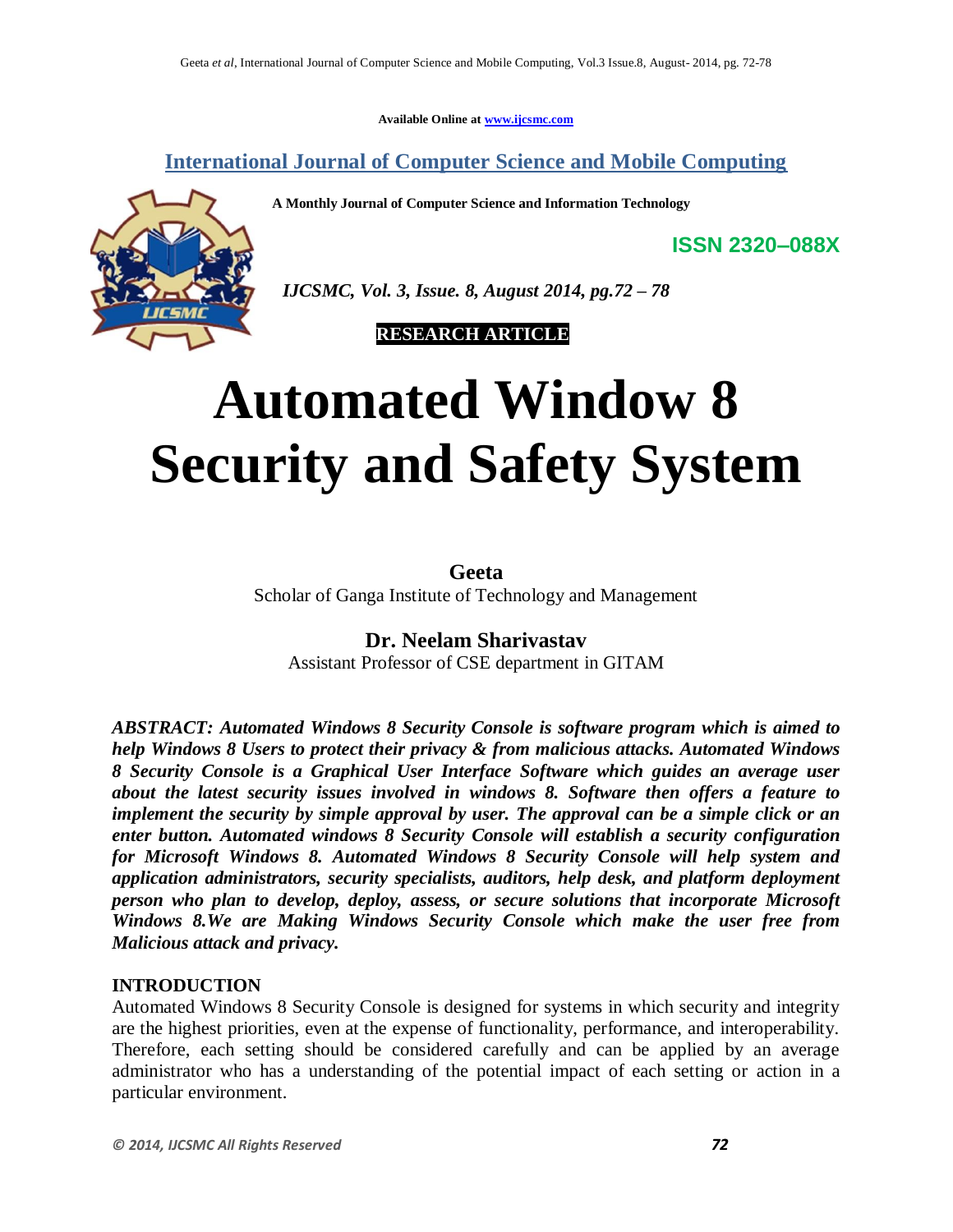Automated Windows 8 Security Console will protect Windows 8 System in an automated manner. The automation can be configured on the basis of System Scan or Manual Intention of a User to protect the system. Automated Windows 8 Security Console will have the following security modules:

Authorization Console: The Authorization Console allows you to set role-based permissions for Authorization Manager-enabled applications.

Certificates Security Console: This allows you to browse the contents of the certificate stores for yourself, a service, or a computer.

Computer Security Console: This allows you to protect Software, Windows & Security Settings. Computer Security Console is an important module of the software. This will ensure the security configurations for Accounts Security, Privileges Security, Firewall Security Configuration, Network Management Configurations, Public key Security Issues, Software Restriction Configuration, Application Control, IP Security & Advanced Audit for the system. The motivation behind Automated Windows 8 Security Console is to provide users a learning platform for security services and practically implementing the security standards to protect the system. The software will help in learning sector for learning information security for windows based operating systems. The software will be required at various organizations which deploy windows 8 operating system in near future. This is a platform for complete learning and to implement security.

#### **BRIEF HISTORY**

Windows 8 is an operating system produced by Microsoft for use on personal computers, including home and business desktops, laptops, tablets, and home theater PCs. Development of this operating system started before the release of its predecessor in 2009. Its existence was first announced in January 2011 at Consumer Electronics Show. During its development and test phases, Microsoft released three pre-release versions: Developer Preview (September 13, 2011), Consumer Preview (February 29, 2012), and Release Preview (May 31, 2012). On August 1, 2012, Windows 8 graduated from the development stage and was released to manufacturing. Windows 8 is slated for general availability on October 26, 2012.

#### **EARLIER WORK**

Graphical user interface software known as Automated Windows 8 Security Console. This console will provide a platform to implement the security for windows 8 operating systems. Enabling the security features depending on the set of rules maintained by local database server. The analysis of the state change can then be done by Users or Technical Analysts or Security Auditors. Windows 8 provides a lot of security features which are built into windows 8. Windows 8 provide a command line utility as well to manage the policies. The problem lies where the implementation the security is required. Windows operating systems are the most used operating systems due to easy to use interface.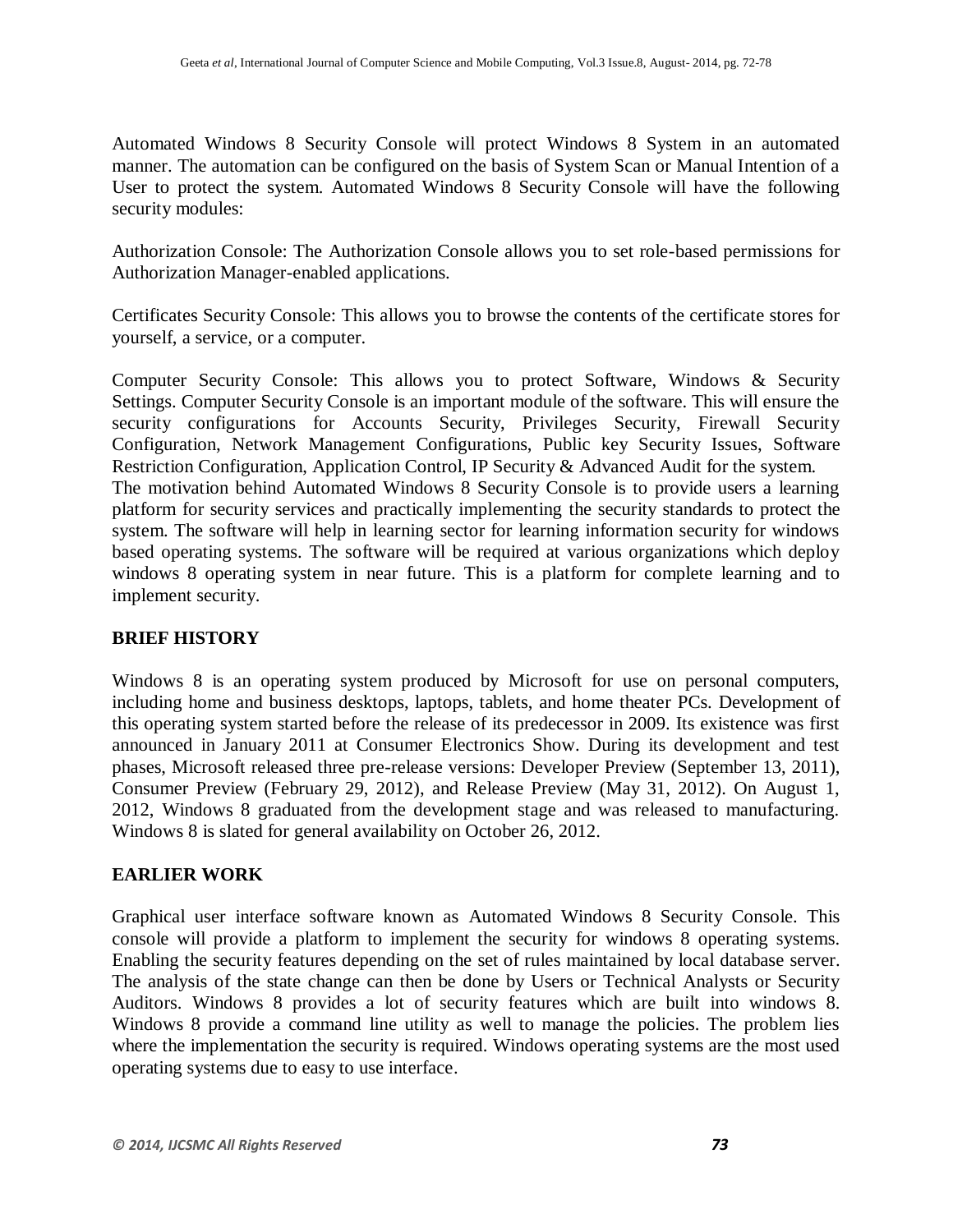# **Problem Formulation**

Windows 8 provides a lot of security features which are built into windows 8. Windows 8 provide a command line utility as well to manage the policies. The problem lies where the implementation the security is required. Windows operating systems are the most used operating systems due to easy to use interface.

In day to day scenario, Windows operating systems have manage to make their positions in the following places. Schools, Colleges, Educational Institute&, Research Centers. Organizations, Companies, Industries, Small scale, Large Scale firms.

Shopping Places, Shops, Distribution Centers, Purchase Centers Web Servers to store important information, which can be accessed over internet. Smartphone, Mobile Phones & tablet pc's. Windows have managed their place at every place. The security is of much concern to protect user data. Systems are developed a bit insecure due to provide ease of access to users. Security mechanisms are provided in the system but are disabled by default to provide easy operations. Technical Skills are required by a user to implement or enable disable the security feature.

To avoid the lack of technical capabilities situation, we require automated windows 8 security console, which suggests a user about the risks of the availability of feature in user understandable language, so that he can analyze the appropriate risks involved and can allow permissions to protect the system. The software console will be on a monitor mode which scans the system to identify what features are enabled and disabled. The security console will seek for permission from the user and keeps the system secure.

#### **PROBLEM FORMULATION AND SOLUTION**

So the security is much concern to avoid the lack of technical capability situation To make a security console name "Automated windows security console" is a user interface security console which will be very helpful for those user which are not computer friendly it means who do not know the operating system basic security features and they are not know about how these security feature applied. So for those users this security console has to be made this security console provides user interface which is used to apply security features of windows 8 with simple click on button which is available in automated windows 8 security console interface. So for this purpose this security console has to be made Automated Windows 8 Security Console. The motivation behind Automated Windows 8 security Console is to provide user a learning platform for security services and practically implemented the security standard to protect the system. The software will help in learning sector for learning information security for windows based operating system. The software will be required at various organizations which deploy Windows 8 operating system in near future. We are making GUI for this console given methodology.

This is most recent topic which I have choosen.This topic is also been research by many. As windows 8 is very new to us.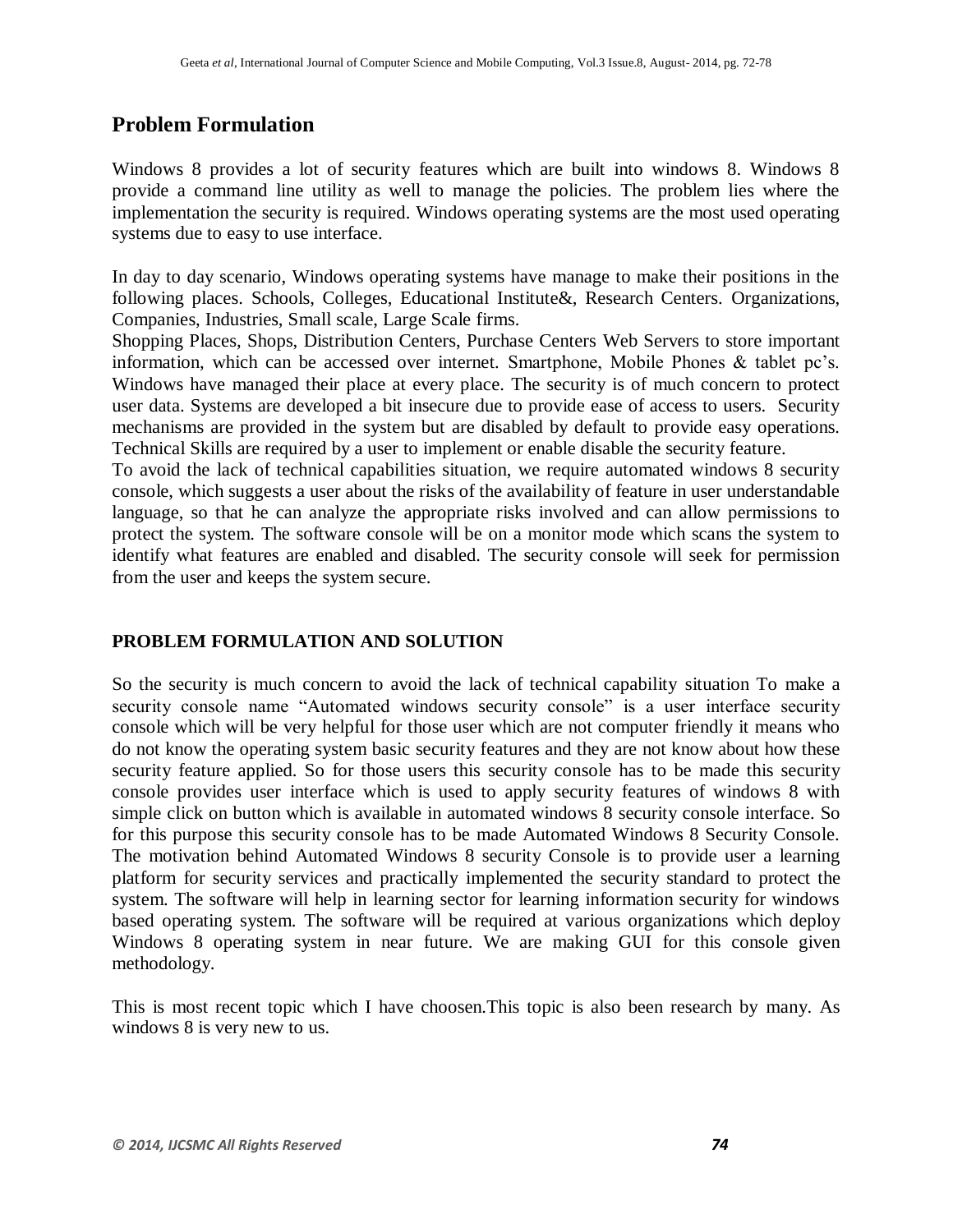Our console is made up following processes.

- 1. Information Gathering Phase
- 2. Feasibility Study:
- 3. Coding The Software:
- 4. Testing Phase.
- 5. Maintenance

## **Objectives**

Create a graphical user interface software knows as Automated Windows 8 Security Console. This console will provide a platform to implement the security for windows 8 operating systems. System scanner identifies the current posture of Microsoft Windows 8 operating system. Generation of state report after the current scan. Enabling the security features depending on the set of rules maintained by local database server. A report will be generated after the changes have been made to the system. The analysis of the state change can then be done by Users or Technical Analysts or Security Auditors.

## **Methodology**

I have organized the methodology to be followed to develop the successful application, step by step.

Information Gathering Phase: Feasibility Study: Coding the Software: Testing Phase. Maintenance

# **Platform Support**

The Software is developed to run only for windows 8 Operating Systems.

# **Literature Survey**

Windows 8 Product guide by Microsoft.

Here we learnt about the basic feature of windows 8.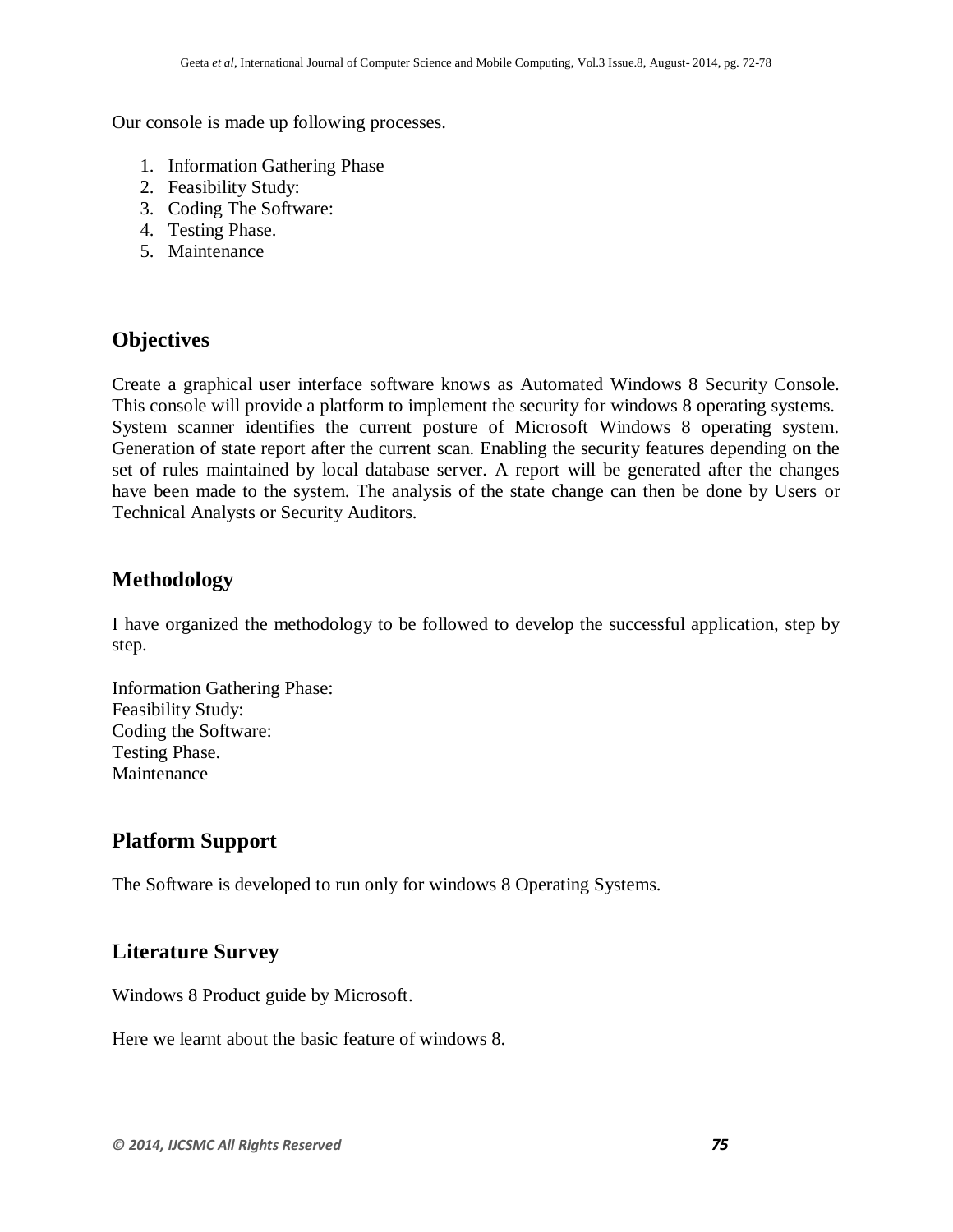#### Windows 7 Product guide by Microsoft

Here we are just comparing the previous operation system and changed feature.

Windows 7 Enterprise features And Benefits Kalyan Kumar,Mangaiah

This gives us the global feature that gives the good feature for windows 7

Managing Desktop Security SANS Institute InfoSec Reading Room

Desktop is the entry point to the organization's information resources. If the security of the desktop is weak, potential intruders can easily by-pass the first obstacle. This document describes the defense mechanism for security of desktops (including notebooks or laptops) in a network computing environment from the approach of security requirements among users, process of implementing and enforcing security policies and technology within an organization.

Windows 8 Forensic Guide Amanda C. F. Thomson, M.F.S. Candidate

Windows 8 is an operating system " reimagined and reinvented from a solid core of Windows 7 speed and reliability". While I can neither con-firm nor deny this statement, there are certainly many forensically interesting spots we are familiar with from Windows 7 and Vista, which is good for us because it means this operating system is not completely reinvented.

Encryption Using Windows Bit Locker Drive Encryption

2008 Microsoft Corporation

The Full Volume Encryption using Windows BitLocker Drive Encryption offering capitalizes on the Microsoft® Solution Framework (MSF) to envision, plan, develop, stabilize (test), and deploy BitLocker in your environment.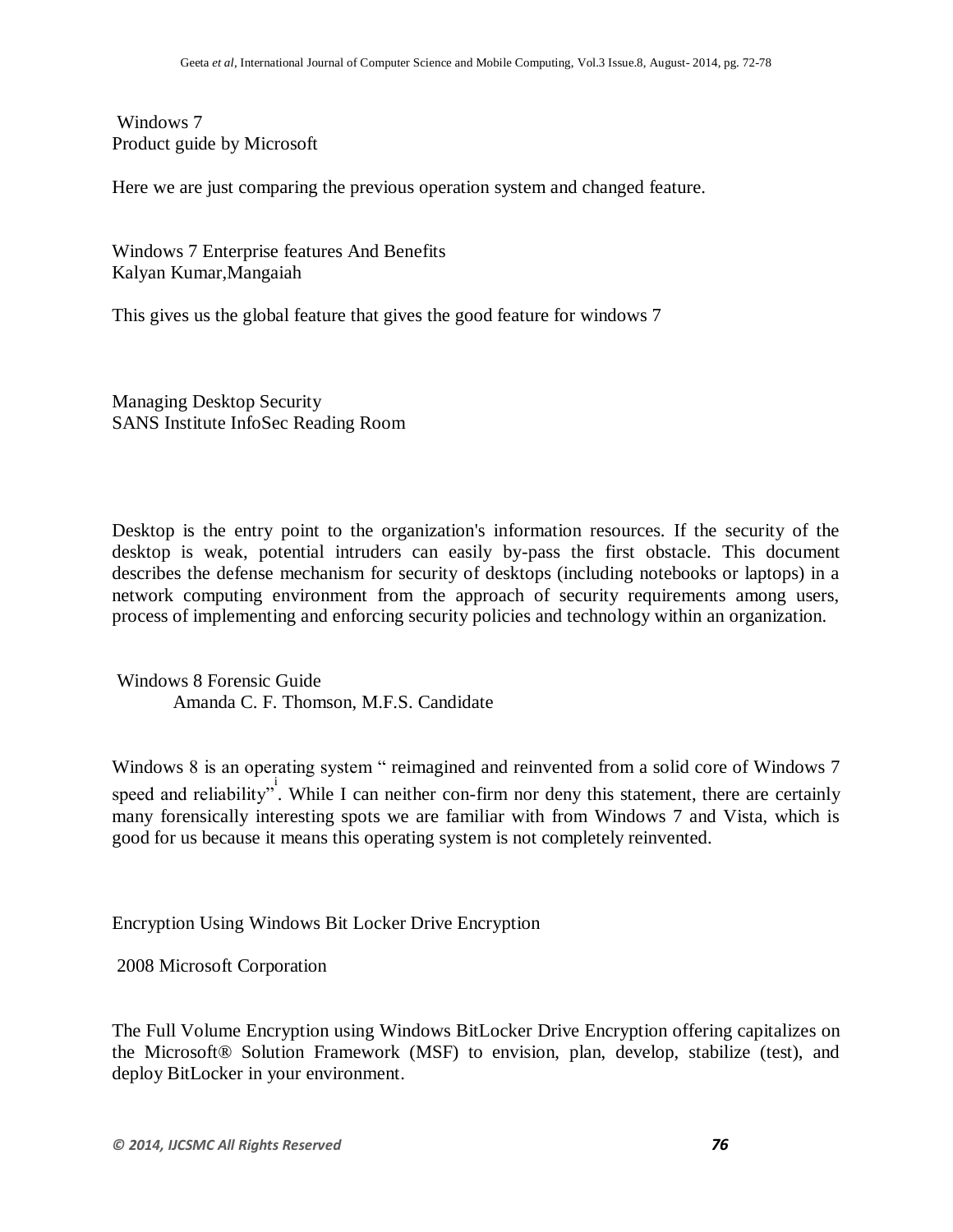Data Protection | Security Tools

2014 Dell Inc.

Dell Data Protection | Security Tools (DDP|ST) provides security and identity protection to Dell computer administrators and end users. DDP|ST is pre-installed on all Dell Latitude, Optiplex, and Precision computers and on select Dell XPS notebooks

DDP|ST provides authentication support for Windows Passwords, Fingerprints, and Contactless Cards, as well as Self Enrollment and One-Step Logon (Single Sign-On [SSO]).

The Administrator Console is available to users with Administrator privileges and is used to configure the software for all users of the computer.

The Administrator Console is used to set up authentication policies, manage users, and configure advanced settings as well as settings specific to supported credentials for Windows logon. The Administrator Console also provides the ability to set login and recovery policies for selfencrypting drives.

The Security Console is the centralized user interface for all end users of the computer.

The Security Console is used to set up and manage user's credentials, view the enrollment status of their credentials, backup and restore program data as well as Password Manager logons and credentials for Windows. The Security Console provides a wizard-driven user interface to enable users to configure their credentials and self-recovery questions.

IPv6 Technology Overview Byju Pularikkal Customer Solutions Architect, Cisco Systems Inc.

Implementation of IP6 to windows 8 and how it can work for windows console.

Connection Manager

Service Template Version 1.01 For UPnP™ Version 1.0 Status: Standardized DCP

The study of above provides Service Modeling Definitions for windows and its console like State Variables, SourceProtocolInfo, SinkProtocolInfo, CurrentConnectionIDs Evening and Moderation and Actions .

#### **HIMSS**

Federal Government Agency IPv6 Transition Plan Found in the Public Domain